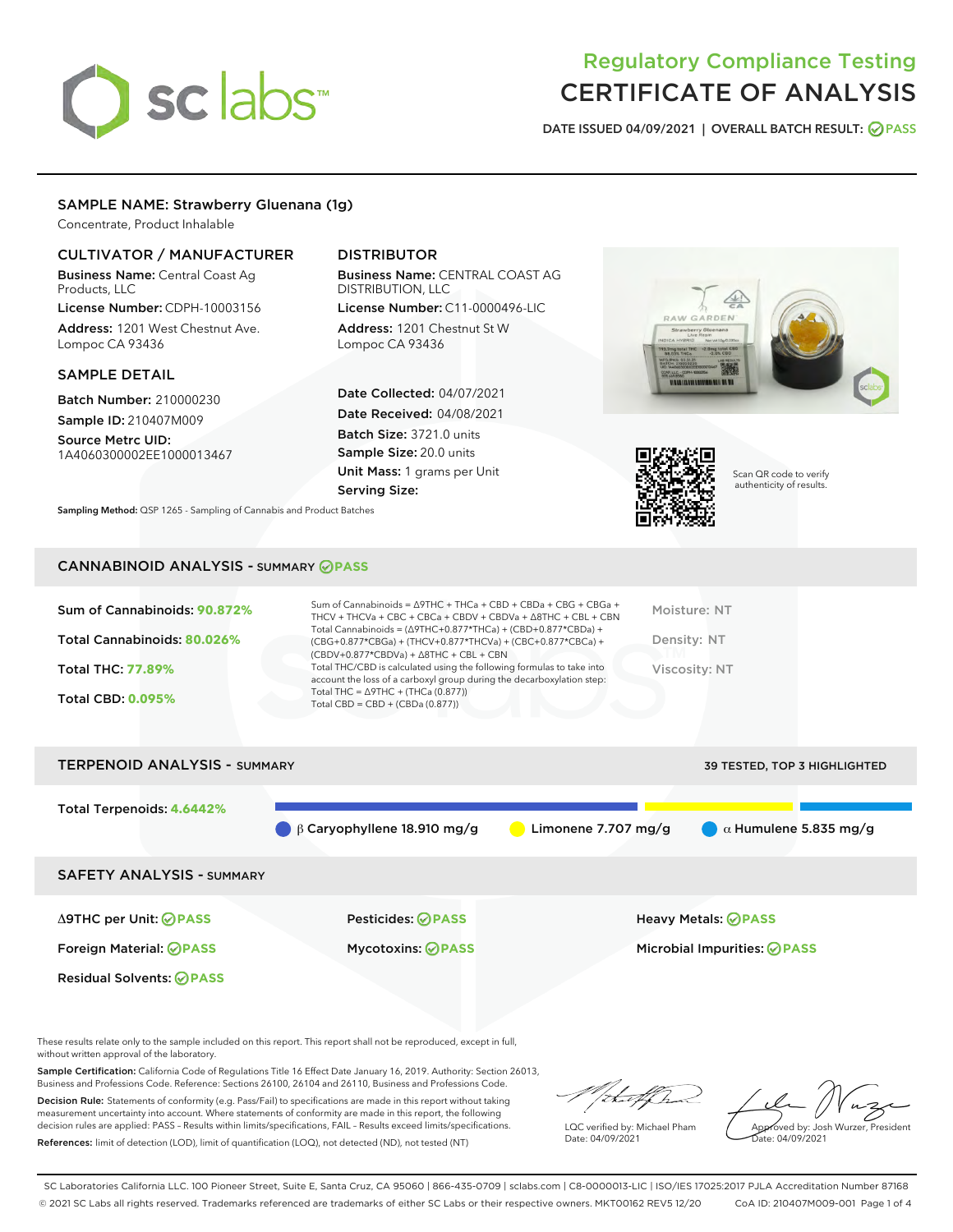



STRAWBERRY GLUENANA (1G) | DATE ISSUED 04/09/2021 | OVERALL BATCH RESULT: @ PASS

#### CANNABINOID TEST RESULTS - 04/08/2021 2 PASS

Tested by high-performance liquid chromatography with diode-array detection (HPLC-DAD). **Method:** QSP 1157 - Analysis of Cannabinoids by HPLC-DAD

#### TOTAL CANNABINOIDS: **80.026%**

Total Cannabinoids (Total THC) + (Total CBD) + (Total CBG) + (Total THCV) + (Total CBC) + (Total CBDV) + ∆8THC + CBL + CBN

TOTAL THC: **77.89%** Total THC (∆9THC+0.877\*THCa)

TOTAL CBD: **0.095%**

Total CBD (CBD+0.877\*CBDa)

TOTAL CBG: 1.36% Total CBG (CBG+0.877\*CBGa)

TOTAL THCV: 0.289% Total THCV (THCV+0.877\*THCVa)

TOTAL CBC: 0.392% Total CBC (CBC+0.877\*CBCa)

TOTAL CBDV: ND Total CBDV (CBDV+0.877\*CBDVa)

| <b>COMPOUND</b>  | LOD/LOQ<br>(mg/g)          | <b>MEASUREMENT</b><br><b>UNCERTAINTY</b><br>(mg/g) | <b>RESULT</b><br>(mg/g) | <b>RESULT</b><br>(%) |
|------------------|----------------------------|----------------------------------------------------|-------------------------|----------------------|
| <b>THCa</b>      | 0.05 / 0.14                | ±22.089                                            | 859.49                  | 85.949               |
| Δ9THC            | 0.06 / 0.26                | ±0.864                                             | 25.13                   | 2.513                |
| <b>CBGa</b>      | 0.1/0.2                    | ±0.72                                              | 13.7                    | 1.37                 |
| <b>CBCa</b>      | 0.07/0.28                  | ±0.219                                             | 4.47                    | 0.447                |
| <b>THCVa</b>     | 0.07/0.20                  | ±0.157                                             | 3.30                    | 0.330                |
| <b>CBG</b>       | 0.06/0.19                  | ±0.061                                             | 1.55                    | 0.155                |
| <b>CBDa</b>      | 0.02/0.19                  | ±0.032                                             | 1.08                    | 0.108                |
| $\triangle$ 8THC | 0.1/0.4                    | N/A                                                | <b>ND</b>               | <b>ND</b>            |
| <b>THCV</b>      | 0.1/0.2                    | N/A                                                | <b>ND</b>               | <b>ND</b>            |
| <b>CBD</b>       | 0.07/0.29                  | N/A                                                | <b>ND</b>               | <b>ND</b>            |
| <b>CBDV</b>      | 0.04 / 0.15                | N/A                                                | <b>ND</b>               | <b>ND</b>            |
| <b>CBDVa</b>     | 0.03/0.53                  | N/A                                                | <b>ND</b>               | <b>ND</b>            |
| <b>CBL</b>       | 0.06 / 0.24                | N/A                                                | <b>ND</b>               | <b>ND</b>            |
| <b>CBN</b>       | 0.1/0.3                    | N/A                                                | <b>ND</b>               | <b>ND</b>            |
| <b>CBC</b>       | 0.2 / 0.5                  | N/A                                                | <b>ND</b>               | <b>ND</b>            |
|                  | <b>SUM OF CANNABINOIDS</b> |                                                    | 908.72 mg/g             | 90.872%              |

#### **UNIT MASS: 1 grams per Unit**

| ∆9THC per Unit                        | 1120 per-package limit | 25.13 mg/unit<br><b>PASS</b> |
|---------------------------------------|------------------------|------------------------------|
| <b>Total THC per Unit</b>             |                        | 778.90 mg/unit               |
| <b>CBD per Unit</b>                   |                        | <b>ND</b>                    |
| <b>Total CBD per Unit</b>             |                        | $0.95$ mg/unit               |
| Sum of Cannabinoids<br>per Unit       |                        | 908.72 mg/unit               |
| <b>Total Cannabinoids</b><br>per Unit |                        | 800.26 mg/unit               |
| <b>MOISTURE TEST RESULT</b>           | DENSITY TEST RESULT    | <b>VISCOSITY TEST RESULT</b> |

Not Tested

Not Tested

Not Tested

#### TERPENOID TEST RESULTS - 04/09/2021

Terpene analysis utilizing gas chromatography-flame ionization detection (GC-FID). **Method:** QSP 1192 - Analysis of Terpenoids by GC-FID

| <b>COMPOUND</b>         | LOD/LOQ<br>(mg/g) | <b>MEASUREMENT</b><br><b>UNCERTAINTY</b><br>(mg/g) | <b>RESULT</b><br>(mg/g)                          | <b>RESULT</b><br>(%) |
|-------------------------|-------------------|----------------------------------------------------|--------------------------------------------------|----------------------|
| $\beta$ Caryophyllene   | 0.004 / 0.012     | ±0.6732                                            | 18.910                                           | 1.8910               |
| Limonene                | 0.005 / 0.016     | ±0.1102                                            | 7.707                                            | 0.7707               |
| $\alpha$ Humulene       | 0.009/0.029       | ±0.1873                                            | 5.835                                            | 0.5835               |
| <b>Myrcene</b>          | 0.008 / 0.025     | ±0.0548                                            | 4.250                                            | 0.4250               |
| $\alpha$ Bisabolol      | 0.008 / 0.026     | ±0.1161                                            | 2.174                                            | 0.2174               |
| Linalool                | 0.009 / 0.032     | ±0.0744                                            | 1.957                                            | 0.1957               |
| Fenchol                 | 0.010 / 0.034     | ±0.0370                                            | 0.955                                            | 0.0955               |
| Terpineol               | 0.016 / 0.055     | ±0.0562                                            | 0.916                                            | 0.0916               |
| trans-ß-Farnesene       | 0.008 / 0.025     | ±0.0282                                            | 0.793                                            | 0.0793               |
| $\beta$ Pinene          | 0.004 / 0.014     | ±0.0085                                            | 0.737                                            | 0.0737               |
| <b>Nerolidol</b>        | 0.009 / 0.028     | ±0.0298                                            | 0.473                                            | 0.0473               |
| $\alpha$ Pinene         | 0.005 / 0.017     | ±0.0033                                            | 0.386                                            | 0.0386               |
| Caryophyllene<br>Oxide  | 0.010 / 0.033     | ±0.0129                                            | 0.281                                            | 0.0281               |
| <b>Borneol</b>          | 0.005 / 0.016     | ±0.0110                                            | 0.261                                            | 0.0261               |
| Ocimene                 | 0.011 / 0.038     | ±0.0074                                            | 0.231                                            | 0.0231               |
| Guaiol                  | 0.009 / 0.030     | ±0.0101                                            | 0.215                                            | 0.0215               |
| Terpinolene             | 0.008 / 0.026     | ±0.0041                                            | 0.201                                            | 0.0201               |
| Camphene                | 0.005 / 0.015     | ±0.0010                                            | 0.089                                            | 0.0089               |
| Fenchone                | 0.009 / 0.028     | ±0.0014                                            | 0.049                                            | 0.0049               |
| Sabinene Hydrate        | 0.006 / 0.022     | ±0.0009                                            | 0.022                                            | 0.0022               |
| $\gamma$ Terpinene      | 0.006 / 0.018     | N/A                                                | <loq< th=""><th><math>&lt;</math>LOQ</th></loq<> | $<$ LOQ              |
| Sabinene                | 0.004 / 0.014     | N/A                                                | <b>ND</b>                                        | <b>ND</b>            |
| $\alpha$ Phellandrene   | 0.006 / 0.020     | N/A                                                | <b>ND</b>                                        | ND                   |
| 3 Carene                | 0.005 / 0.018     | N/A                                                | ND                                               | ND                   |
| $\alpha$ Terpinene      | 0.005 / 0.017     | N/A                                                | <b>ND</b>                                        | <b>ND</b>            |
| p-Cymene                | 0.005 / 0.016     | N/A                                                | <b>ND</b>                                        | ND                   |
| Eucalyptol              | 0.006 / 0.018     | N/A                                                | ND                                               | ND                   |
| (-)-Isopulegol          | 0.005 / 0.016     | N/A                                                | <b>ND</b>                                        | <b>ND</b>            |
| Camphor                 | 0.006 / 0.019     | N/A                                                | <b>ND</b>                                        | ND                   |
| <b>Isoborneol</b>       | 0.004 / 0.012     | N/A                                                | <b>ND</b>                                        | <b>ND</b>            |
| Menthol                 | 0.008 / 0.025     | N/A                                                | ND                                               | ND                   |
| Nerol                   | 0.003 / 0.011     | N/A                                                | ND                                               | ND                   |
| Citronellol             | 0.003 / 0.010     | N/A                                                | ND                                               | ND                   |
| R-(+)-Pulegone          | 0.003 / 0.011     | N/A                                                | <b>ND</b>                                        | ND                   |
| Geraniol                | 0.002 / 0.007     | N/A                                                | ND                                               | ND                   |
| <b>Geranyl Acetate</b>  | 0.004 / 0.014     | N/A                                                | ND                                               | ND                   |
| $\alpha$ Cedrene        | 0.005 / 0.016     | N/A                                                | ND                                               | ND                   |
| Valencene               | 0.009 / 0.030     | N/A                                                | ND                                               | ND                   |
| Cedrol                  | 0.008 / 0.027     | N/A                                                | <b>ND</b>                                        | ND                   |
| <b>TOTAL TERPENOIDS</b> |                   |                                                    | 46.442 mg/g                                      | 4.6442%              |

SC Laboratories California LLC. 100 Pioneer Street, Suite E, Santa Cruz, CA 95060 | 866-435-0709 | sclabs.com | C8-0000013-LIC | ISO/IES 17025:2017 PJLA Accreditation Number 87168 © 2021 SC Labs all rights reserved. Trademarks referenced are trademarks of either SC Labs or their respective owners. MKT00162 REV5 12/20 CoA ID: 210407M009-001 Page 2 of 4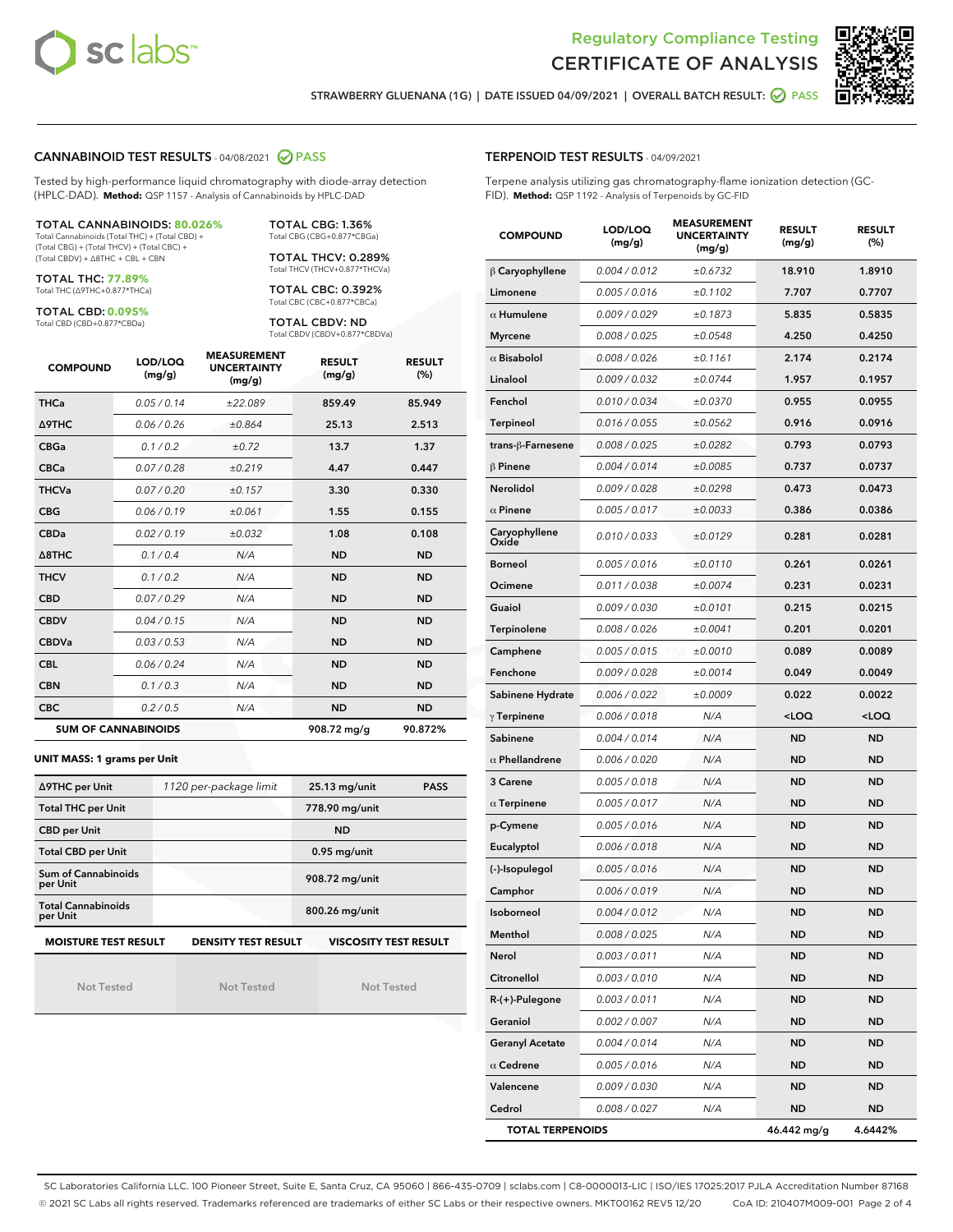



STRAWBERRY GLUENANA (1G) | DATE ISSUED 04/09/2021 | OVERALL BATCH RESULT: @ PASS

# CATEGORY 1 PESTICIDE TEST RESULTS - 04/09/2021 @ PASS

Pesticide and plant growth regulator analysis utilizing high-performance liquid chromatography-mass spectrometry (HPLC-MS) or gas chromatography-mass spectrometry (GC-MS). \*GC-MS utilized where indicated. **Method:** QSP 1212 - Analysis of Pesticides and Mycotoxins by LC-MS or QSP 1213 - Analysis of Pesticides by GC-MS

| <b>COMPOUND</b>             | LOD/LOQ<br>$(\mu g/g)$ | <b>ACTION</b><br><b>LIMIT</b><br>$(\mu g/g)$ | <b>MEASUREMENT</b><br><b>UNCERTAINTY</b><br>$(\mu g/g)$ | <b>RESULT</b><br>$(\mu g/g)$ | <b>RESULT</b> |
|-----------------------------|------------------------|----------------------------------------------|---------------------------------------------------------|------------------------------|---------------|
| Aldicarb                    | 0.03 / 0.08            | $\ge$ LOD                                    | N/A                                                     | <b>ND</b>                    | <b>PASS</b>   |
| Carbofuran                  | 0.02/0.05              | $>$ LOD                                      | N/A                                                     | <b>ND</b>                    | <b>PASS</b>   |
| Chlordane*                  | 0.03 / 0.08            | $\ge$ LOD                                    | N/A                                                     | <b>ND</b>                    | <b>PASS</b>   |
| Chlorfenapyr*               | 0.03/0.10              | $\ge$ LOD                                    | N/A                                                     | <b>ND</b>                    | <b>PASS</b>   |
| Chlorpyrifos                | 0.02 / 0.06            | $\ge$ LOD                                    | N/A                                                     | <b>ND</b>                    | <b>PASS</b>   |
| Coumaphos                   | 0.02 / 0.07            | $\ge$ LOD                                    | N/A                                                     | <b>ND</b>                    | <b>PASS</b>   |
| <b>Daminozide</b>           | 0.02 / 0.07            | $\ge$ LOD                                    | N/A                                                     | <b>ND</b>                    | <b>PASS</b>   |
| <b>DDVP</b><br>(Dichlorvos) | 0.03/0.09              | $\ge$ LOD                                    | N/A                                                     | <b>ND</b>                    | <b>PASS</b>   |
| <b>Dimethoate</b>           | 0.03 / 0.08            | $\ge$ LOD                                    | N/A                                                     | <b>ND</b>                    | <b>PASS</b>   |
| Ethoprop(hos)               | 0.03/0.10              | $\ge$ LOD                                    | N/A                                                     | <b>ND</b>                    | <b>PASS</b>   |
| Etofenprox                  | 0.02 / 0.06            | $\ge$ LOD                                    | N/A                                                     | <b>ND</b>                    | <b>PASS</b>   |
| Fenoxycarb                  | 0.03/0.08              | $\ge$ LOD                                    | N/A                                                     | <b>ND</b>                    | <b>PASS</b>   |
| Fipronil                    | 0.03 / 0.08            | $>$ LOD                                      | N/A                                                     | <b>ND</b>                    | <b>PASS</b>   |
| <b>Imazalil</b>             | 0.02 / 0.06            | $\ge$ LOD                                    | N/A                                                     | <b>ND</b>                    | <b>PASS</b>   |
| Methiocarb                  | 0.02 / 0.07            | $\ge$ LOD                                    | N/A                                                     | <b>ND</b>                    | <b>PASS</b>   |
| Methyl<br>parathion         | 0.03/0.10              | $\ge$ LOD                                    | N/A                                                     | <b>ND</b>                    | <b>PASS</b>   |
| <b>Mevinphos</b>            | 0.03/0.09              | $>$ LOD                                      | N/A                                                     | <b>ND</b>                    | <b>PASS</b>   |
| Paclobutrazol               | 0.02 / 0.05            | $\ge$ LOD                                    | N/A                                                     | <b>ND</b>                    | <b>PASS</b>   |
| Propoxur                    | 0.03/0.09              | $>$ LOD                                      | N/A                                                     | <b>ND</b>                    | <b>PASS</b>   |
| Spiroxamine                 | 0.03 / 0.08            | $\ge$ LOD                                    | N/A                                                     | <b>ND</b>                    | <b>PASS</b>   |
| <b>Thiacloprid</b>          | 0.03/0.10              | $\ge$ LOD                                    | N/A                                                     | <b>ND</b>                    | <b>PASS</b>   |

#### CATEGORY 2 PESTICIDE TEST RESULTS - 04/09/2021 @ PASS

| <b>COMPOUND</b>   | LOD/LOQ<br>$(\mu g/g)$ | <b>ACTION</b><br><b>LIMIT</b><br>$(\mu g/g)$ | <b>MEASUREMENT</b><br><b>UNCERTAINTY</b><br>$(\mu g/g)$ | <b>RESULT</b><br>$(\mu g/g)$ | <b>RESULT</b> |
|-------------------|------------------------|----------------------------------------------|---------------------------------------------------------|------------------------------|---------------|
| Abamectin         | 0.03/0.10              | 0.1                                          | N/A                                                     | <b>ND</b>                    | <b>PASS</b>   |
| Acephate          | 0.02/0.07              | 0.1                                          | N/A                                                     | <b>ND</b>                    | <b>PASS</b>   |
| Acequinocyl       | 0.02/0.07              | 0.1                                          | N/A                                                     | <b>ND</b>                    | <b>PASS</b>   |
| Acetamiprid       | 0.02/0.05              | 0.1                                          | N/A                                                     | <b>ND</b>                    | <b>PASS</b>   |
| Azoxystrobin      | 0.02/0.07              | 0.1                                          | N/A                                                     | <b>ND</b>                    | <b>PASS</b>   |
| <b>Bifenazate</b> | 0.01/0.04              | 0.1                                          | N/A                                                     | <b>ND</b>                    | <b>PASS</b>   |
| <b>Bifenthrin</b> | 0.02/0.05              | 3                                            | N/A                                                     | <b>ND</b>                    | <b>PASS</b>   |
| <b>Boscalid</b>   | 0.03/0.09              | 0.1                                          | N/A                                                     | <b>ND</b>                    | <b>PASS</b>   |

| <b>CATEGORY 2 PESTICIDE TEST RESULTS</b> - 04/09/2021 continued |
|-----------------------------------------------------------------|
|-----------------------------------------------------------------|

| <b>COMPOUND</b>               | LOD/LOQ<br>(µg/g) | <b>ACTION</b><br>LIMIT<br>$(\mu g/g)$ | <b>MEASUREMENT</b><br><b>UNCERTAINTY</b><br>(µg/g) | <b>RESULT</b><br>(µg/g) | <b>RESULT</b> |
|-------------------------------|-------------------|---------------------------------------|----------------------------------------------------|-------------------------|---------------|
| Captan                        | 0.19/0.57         | 0.7                                   | N/A                                                | ND                      | <b>PASS</b>   |
| Carbaryl                      | 0.02 / 0.06       | 0.5                                   | N/A                                                | ND                      | <b>PASS</b>   |
| Chlorantranilip-<br>role      | 0.04 / 0.12       | 10                                    | N/A                                                | ND                      | <b>PASS</b>   |
| Clofentezine                  | 0.03 / 0.09       | 0.1                                   | N/A                                                | ND                      | <b>PASS</b>   |
| Cyfluthrin                    | 0.12 / 0.38       | 2                                     | N/A                                                | ND                      | <b>PASS</b>   |
| Cypermethrin                  | 0.11/0.32         | 1                                     | N/A                                                | ND                      | <b>PASS</b>   |
| Diazinon                      | 0.02 / 0.05       | 0.1                                   | N/A                                                | ND                      | <b>PASS</b>   |
| Dimethomorph                  | 0.03/0.09         | 2                                     | N/A                                                | ND                      | <b>PASS</b>   |
| Etoxazole                     | 0.02 / 0.06       | 0.1                                   | N/A                                                | ND                      | <b>PASS</b>   |
| Fenhexamid                    | 0.03 / 0.09       | 0.1                                   | N/A                                                | ND                      | <b>PASS</b>   |
| Fenpyroximate                 | 0.02 / 0.06       | 0.1                                   | N/A                                                | ND                      | <b>PASS</b>   |
| Flonicamid                    | 0.03 / 0.10       | 0.1                                   | N/A                                                | ND                      | <b>PASS</b>   |
| Fludioxonil                   | 0.03 / 0.10       | 0.1                                   | N/A                                                | ND                      | <b>PASS</b>   |
| Hexythiazox                   | 0.02 / 0.07       | 0.1                                   | N/A                                                | ND                      | <b>PASS</b>   |
| Imidacloprid                  | 0.04 / 0.11       | 5                                     | N/A                                                | ND                      | <b>PASS</b>   |
| Kresoxim-methyl               | 0.02 / 0.07       | 0.1                                   | N/A                                                | ND                      | <b>PASS</b>   |
| Malathion                     | 0.03/0.09         | 0.5                                   | N/A                                                | ND                      | <b>PASS</b>   |
| Metalaxyl                     | 0.02 / 0.07       | 2                                     | N/A                                                | ND                      | <b>PASS</b>   |
| Methomyl                      | 0.03 / 0.10       | 1                                     | N/A                                                | ND                      | <b>PASS</b>   |
| Myclobutanil                  | 0.03 / 0.09       | 0.1                                   | N/A                                                | ND                      | PASS          |
| Naled                         | 0.02 / 0.07       | 0.1                                   | N/A                                                | ND                      | <b>PASS</b>   |
| Oxamyl                        | 0.04 / 0.11       | 0.5                                   | N/A                                                | ND                      | PASS          |
| Pentachloronitro-<br>benzene* | 0.03 / 0.09       | 0.1                                   | N/A                                                | ND                      | <b>PASS</b>   |
| Permethrin                    | 0.04 / 0.12       | 0.5                                   | N/A                                                | ND                      | <b>PASS</b>   |
| Phosmet                       | 0.03/0.10         | 0.1                                   | N/A                                                | ND                      | <b>PASS</b>   |
| Piperonylbu-<br>toxide        | 0.02 / 0.07       | 3                                     | N/A                                                | ND                      | PASS          |
| Prallethrin                   | 0.03 / 0.08       | 0.1                                   | N/A                                                | ND                      | PASS          |
| Propiconazole                 | 0.02 / 0.07       | 0.1                                   | N/A                                                | ND                      | <b>PASS</b>   |
| Pyrethrins                    | 0.04 / 0.12       | 0.5                                   | N/A                                                | ND                      | <b>PASS</b>   |
| Pyridaben                     | 0.02 / 0.07       | 0.1                                   | N/A                                                | ND                      | <b>PASS</b>   |
| Spinetoram                    | 0.02 / 0.07       | 0.1                                   | N/A                                                | ND                      | <b>PASS</b>   |
| Spinosad                      | 0.02 / 0.07       | 0.1                                   | N/A                                                | ND                      | PASS          |
| Spiromesifen                  | 0.02 / 0.05       | 0.1                                   | N/A                                                | ND                      | <b>PASS</b>   |
| Spirotetramat                 | 0.02 / 0.06       | 0.1                                   | N/A                                                | ND                      | <b>PASS</b>   |
| Tebuconazole                  | 0.02 / 0.07       | 0.1                                   | N/A                                                | ND                      | <b>PASS</b>   |
| Thiamethoxam                  | 0.03 / 0.10       | 5                                     | N/A                                                | ND                      | <b>PASS</b>   |
| Trifloxystrobin               | 0.03 / 0.08       | 0.1                                   | N/A                                                | <b>ND</b>               | <b>PASS</b>   |